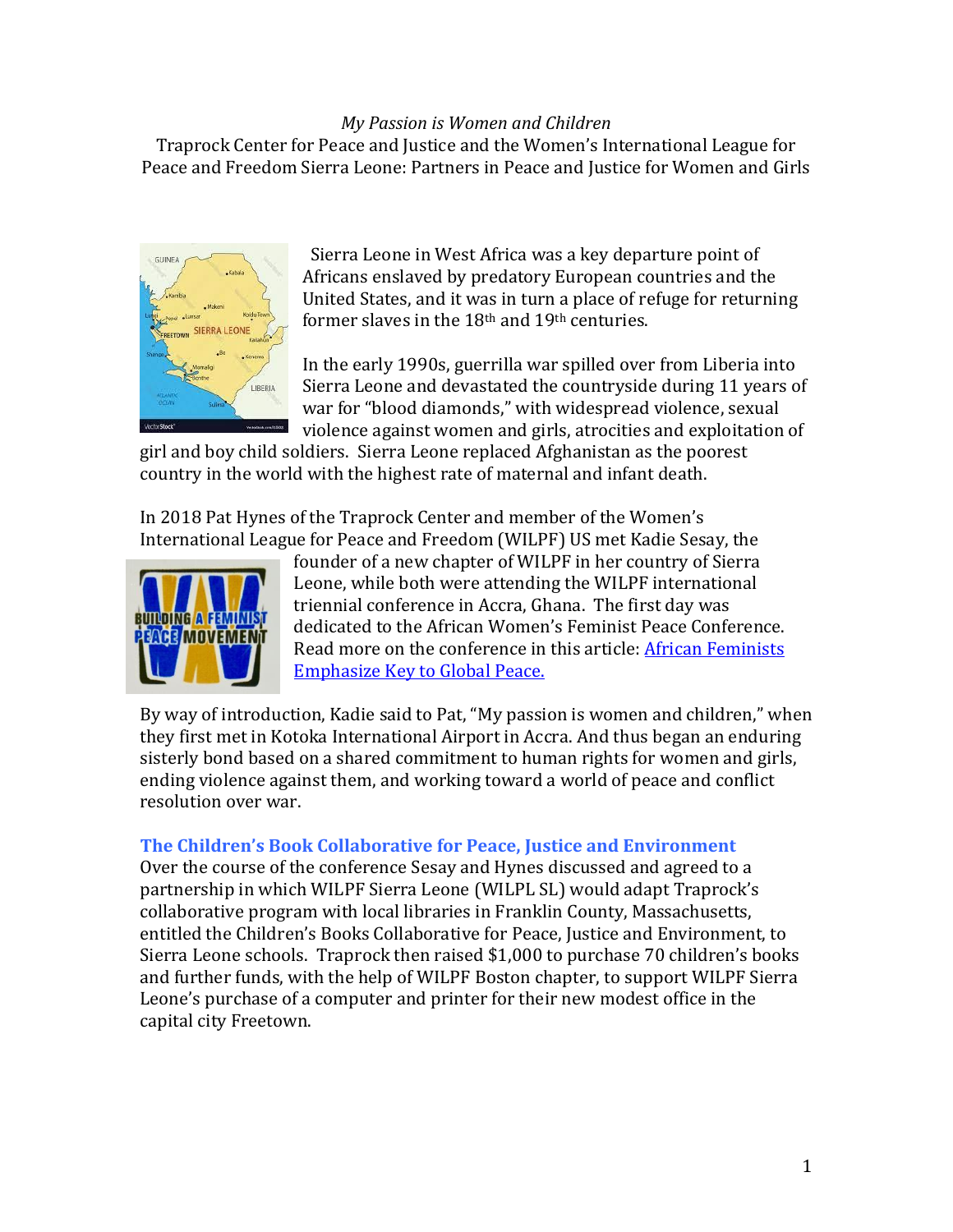

This marked the first time that Traprock's book collaboration reached beyond the local area, indeed across the Atlantic to another continent.

On July 2, 2019, WILPF Sierra Leone launched their Peace and Environmental Education initiative in 2 schools in impoverished districts of Freetown. School administrators held a school wide event for all the students and committed to using the books on peace, social justice and environment within the school curriculum. Read more about the collaboration and program: [Traprock Center Helping Young](https://www.recorder.com/a1-open-focus-richie-davis-09819-27500612)  [People Build a Better World through Books](https://www.recorder.com/a1-open-focus-richie-davis-09819-27500612)

Since 2018, WILPF Sierra Leone has built an organization with growing membership, offices in two cities (Freetown and Bo), a strong board with a dynamic communications director, Pastor Peter Alfred founder/director of the Christian Outreach Justice Mission. Traprock has continued to support many of their initiatives and programs. These include:

# **The Sports and Peace Program December 2019**

Sierra Leone has been experiencing violence in sport, especially soccer, among school youth for quite some time at higher proportional levels than at any time since the war ended in 2001. It has included destruction of property, which poses serious threats to peace and security of the people and the country. WILPF Sierra Leone partnered with Christian Outreach Justice Mission Sierra Leone to sponsor soccer games for boys and girls teams from two schools, with themes of sport-free violence, environmental restoration through tree-planting, and ending violence against women and girls. They coordinated with the schools' principals and coaches and with the support of the Traprock Center provided sports gear and equipment for the youth. Each of the four youth teams wore a different color outfit, each color representing a different theme: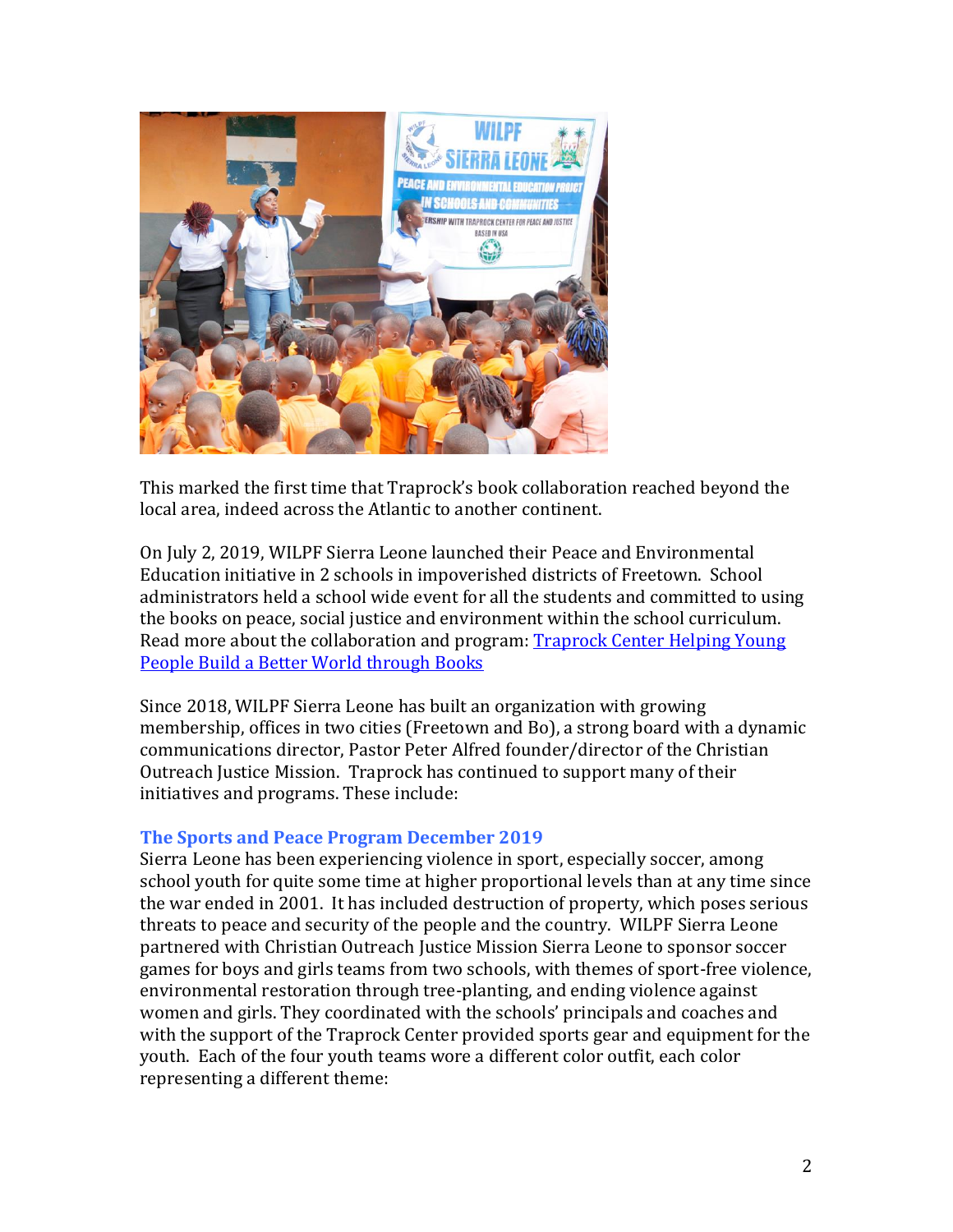- abolition of killer robots (drone war) Red
- world peace Blue
- abolition of domestic violence Yellow
- a better environment for Sierra Leone and beyond Green









The event attracted many attendants and the message of peace and nonviolence, environmental education, and ending violence against women and the girl child was presented by WILPF SL President Kadie Sesay and well received by the audience.

Teachers, parents, and members asked many questions: for example, how can we further take these messages within schools and communities elsewhere? Can environmental protection be done by tree planting alone? And how can the campaign to stop violence against women and the girl child be stepped up in Sierra Leone?

Ms. Sesay encouraged everyone to take global warming and environmental issues seriously as Sierra Leone is the third most prone country in the world to environmental hazards, as evidenced by the massive flooding in 2016 across the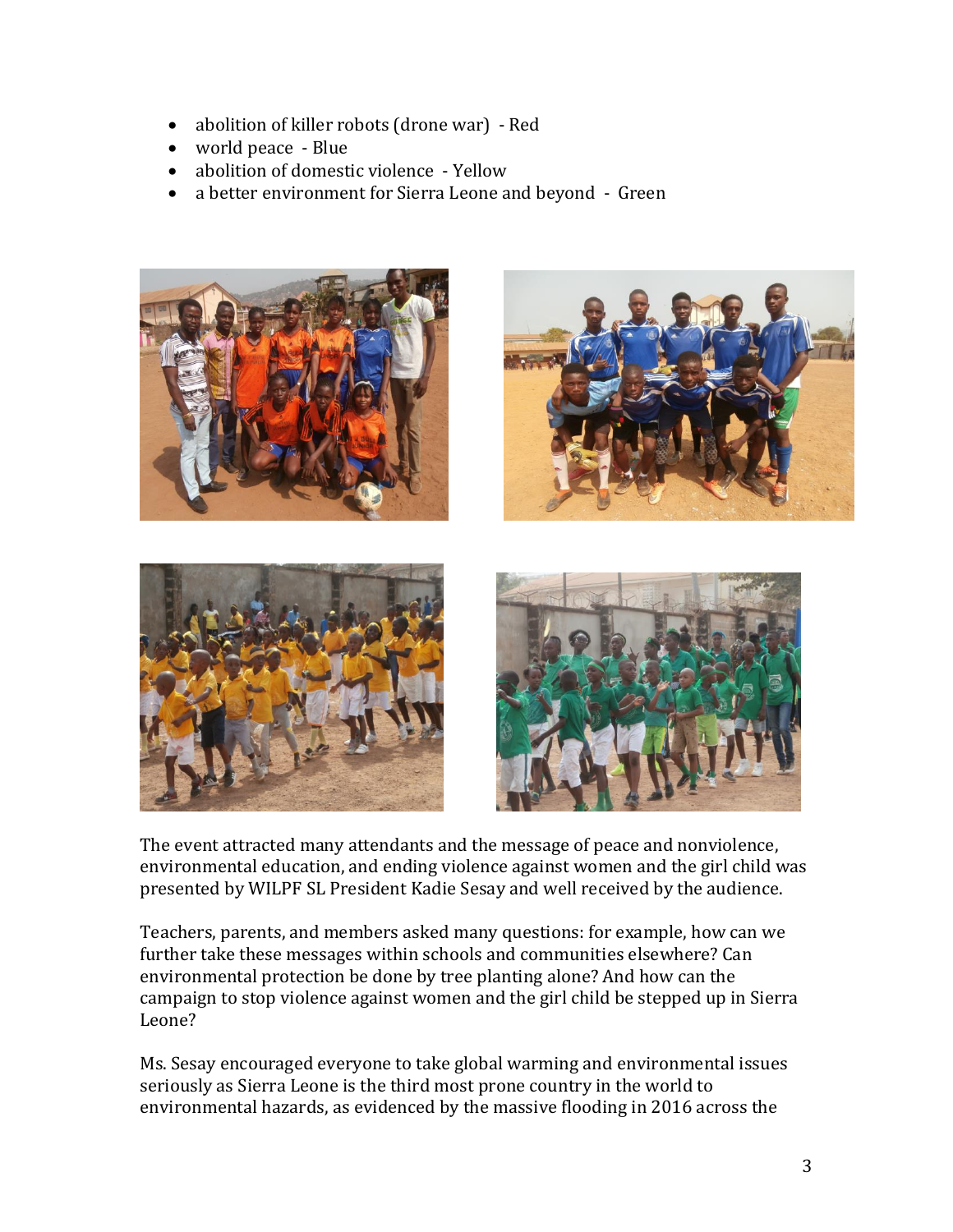nation and the August 14, 2017 mudslide, which destroyed properties worth millions of Leones and claimed about five thousand lives in Freetown alone. She also encouraged all present to focus on tree planting in the communities nationwide to afforestate the land. She further remarked that the government should pass laws that, if upheld, will discourage indiscriminate timber logging and felling of trees for burning fuel wood, and that the government should create alternative means of livelihood for the people.

About violence and sexual violence against women and girls, more laws have to be passed at state and local levels to restrain and punish offenders, she said, like the sexual offense act just passed by Parliament. Additionally, the civil society and both print and electronic media should join the campaign to educate the public at all levels of the society. She then called on men and boys present and in Sierra Leone to stop violence against women and the girl child as well as exploiting them sexually.

In his response, Pastor Peter Alfred held that in order to spread the message of peace in sport, environmental education, hygiene and clean environment, "we will continue to open these clubs in schools and communities for greater participation to increase knowledge in these areas to practice them."

# **Respect for Girls Project**

Under the direction of the Traprock Center's, Peace Education Coordinator Sarah Pirtle, the Long Line for Racial Justice young women teamed up with young women in WILPF Sierra Leone and, the Gage Ambassadors in Syracuse, New York. Together they created the Respect for Girls Project to address sexual harassment of girls in schools and promote female leadership and empowerment. *Girls are the future leaders of tomorrow* is their mantra.



WILPF Sierra Leone Respect for Girls Youth and Director and Staff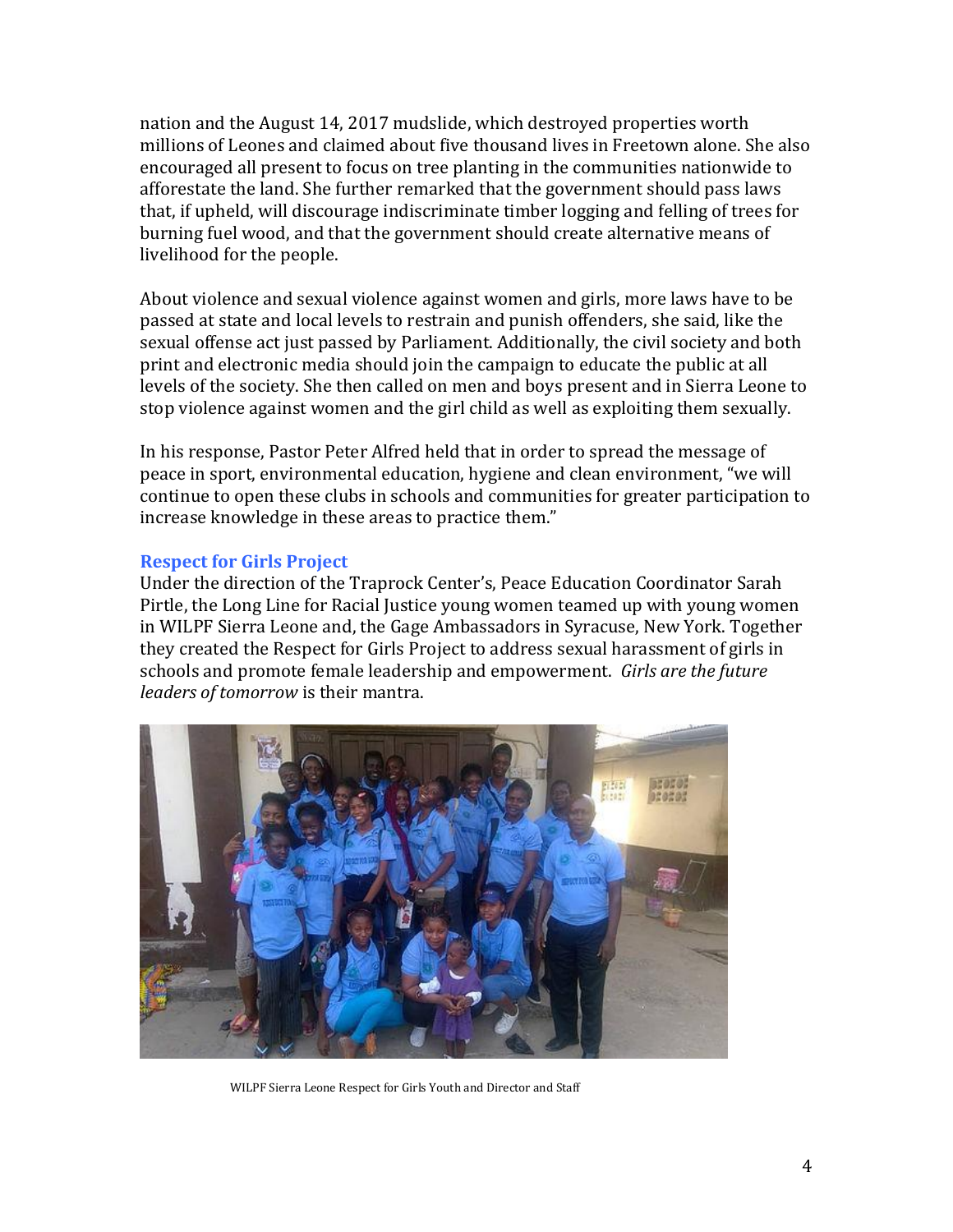### Mission Statement of Long Line for Racial Justice Activists

*Our mission is to amplify girls' leadership in community circles as we work to protect girls from sexual harassment, disregard, mistreatment and violence in schools and communities. Our vision is to connect committed local groups around the globe and share resources in order to galvanize all our work. We invite you to use resources we've created as you help your own school and community take action to insure respect for girls. Our songs, our interviews with inspiring women and girls, our skits shown on YouTube, our program ideas, and our T shirts can all be employed to make conversation happen.*

See their website and listen to the concert organized by Sarah Pirtle that raised generous funds for the Sierra Leone Respect for Girls program being planned for schools there: **<https://www.respectforgirls.com/>**

# **Covid Education**

As the second wave of the virus caused much death, WILPF Sierra Leone undertook a campaign to sensitize communities to continue regular hand washing, maintain social distancing, frequent use of hand sanitizers, and reporting suspected sick relatives and neighbors to curb the fight against the virus. Engaging market women in two communities at selling points, one peripheral health unit, and a cross section of WILPF members strengthens collaboration with other organizations in the fight against COVID 19, as well as complements health workers who are working with the risk of the virus under strenuous health challenges.

The Traprock Center for Peace and Justice supported WILPF-SL in partnership with Christian Outreach Justice Mission in the above-mentioned event in Bo city in four communities, namely:

- 1. Gbongo Market
- 2. Musa street market
- 3. Batiama layout community health center
- 4. Focus on Success Organization for Women

# Activities

- 1. Supplied COVID protection materials (buckets and hand wash basin, face masks, liquid soap, hand sanitizers and tissues), in four vulnerable communities including WILPF office in Bo for continuous distribution of remaining items to their member groups in Bo.
- 2. Engaged prison officers at the Female Correctional Center, which is in full compliance with Covid-regulating prevention and protection measures.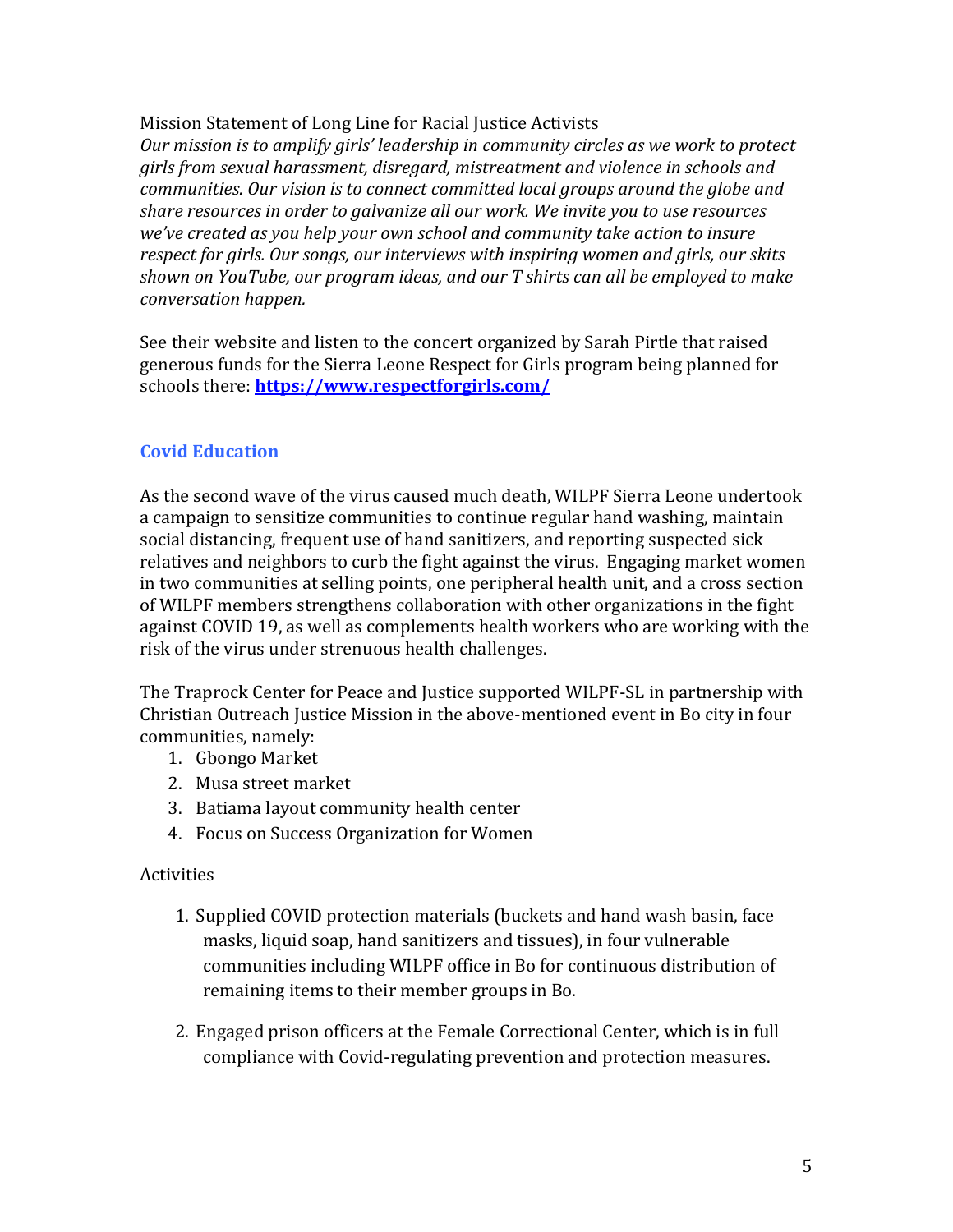3. Had bilateral discussion with partners at WILPF office in Bo, for coordination and continuous networking



Planned Follow Up

Continuous community outreach and sensitization on Covid 19 regulation mentions

1. Community media engagement through radio and television stations

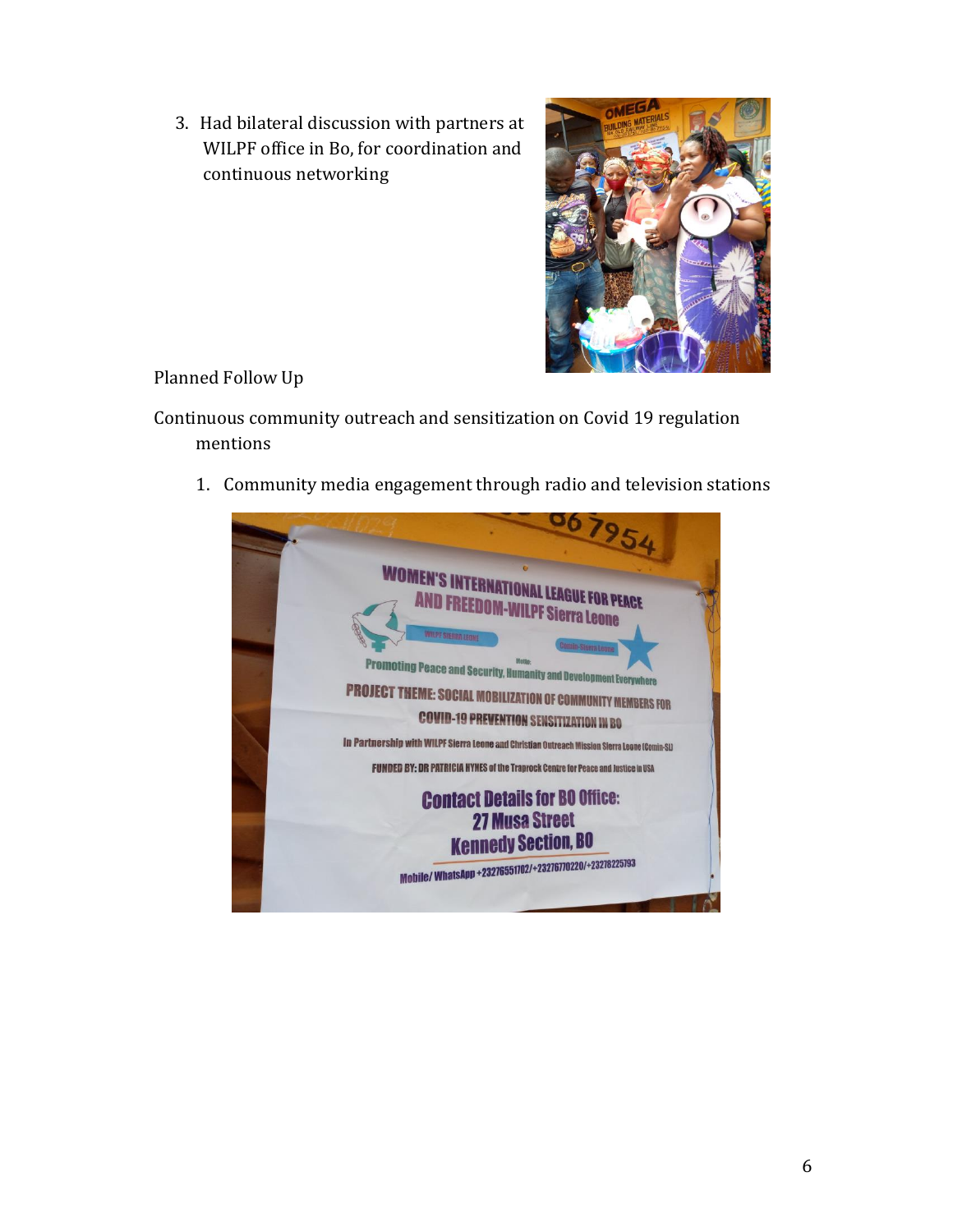

#### **Media Strategy**

WILPF Sierra Leone has launched a nationwide outreach through the electronic media, community radio, television stations, and print media and through round table conversations with policy makers and community stakeholders. This engagement will focus on peace mediation and peace building, community ethnic cleansing, child labor, sexual harassment and abuse, domestic violence, and human trafficking. This campaign is also geared toward a membership drive and mobilization, establishing regional and district clusters with constant networking and information sharing.

National party politics, with politicians using vulnerable youths and children to promote ethnic and regional tribal hate speech, are early warning signs that the fragile peace we are enjoying as a nation is at stake, according to WILPF-SL.

This calls for peace mediation through constructive engagement and dialogue with political party leaders, ethnic groups especially vulnerable youths in the communities. The emergence of clicks and gangs in our local communities is waging unrest, ranging from thieving, arm rubbing, social violence that result to fighting,